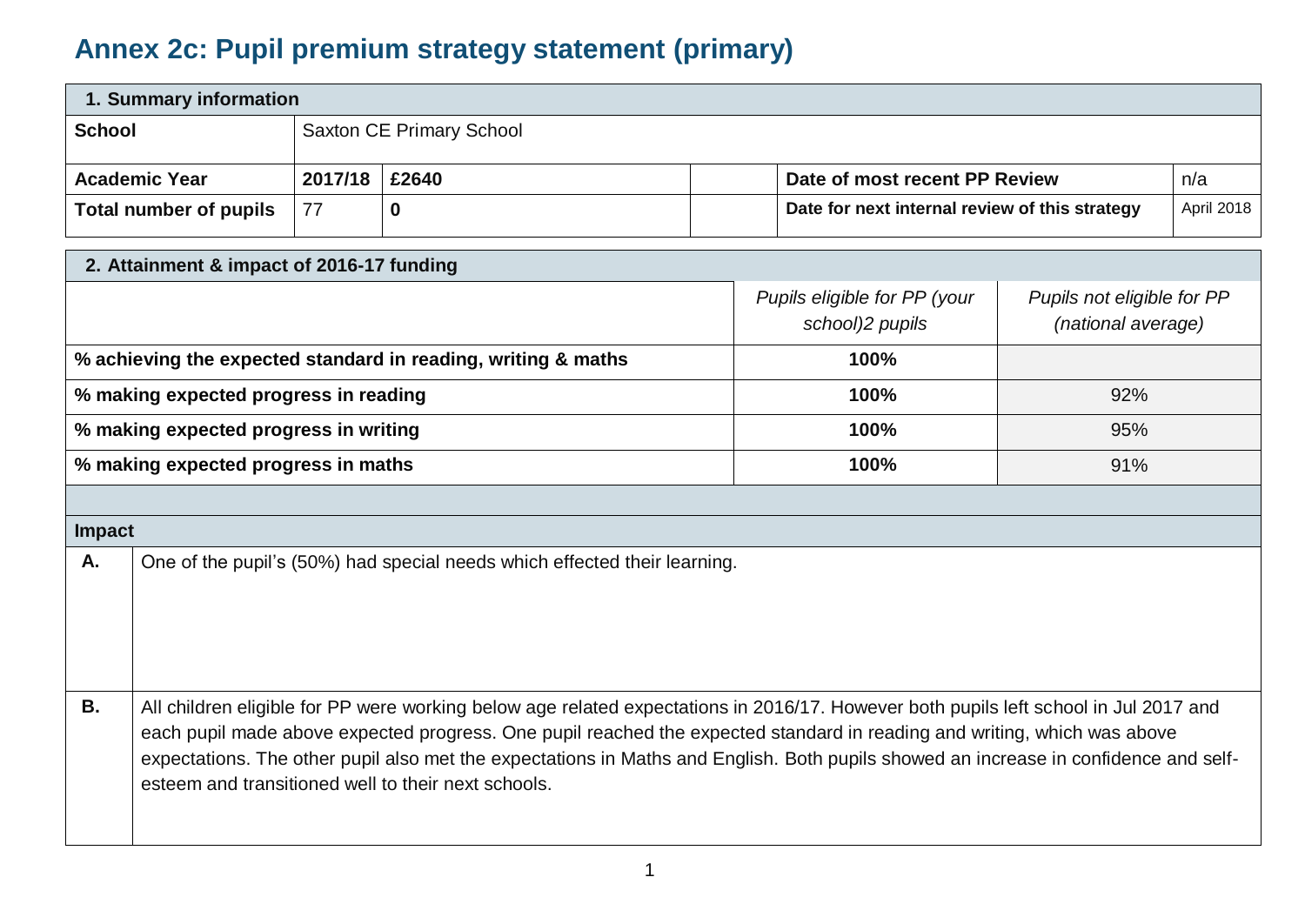| 3. Review of expenditure                                                                                                                                                                       |  |  |  |  |  |
|------------------------------------------------------------------------------------------------------------------------------------------------------------------------------------------------|--|--|--|--|--|
| <b>Previous Academic Year</b><br>$(2016-17)$                                                                                                                                                   |  |  |  |  |  |
| To give all pupils extra access to online school products at home which should help to improve attainment. Both pupils were given<br>access to online programmes and access to school tablets. |  |  |  |  |  |
| Children eligible for pupil premium funding to have strategies, resources and staff that they can access to help increase self-esteem.<br>'Closing the Gap'                                    |  |  |  |  |  |
| Children identified as working below their age related expectations to make higher rates of progress by the end of the year. Increased<br>allocated hours of support staff                     |  |  |  |  |  |
| <b>Residential Visits</b>                                                                                                                                                                      |  |  |  |  |  |
|                                                                                                                                                                                                |  |  |  |  |  |

| 4. Planned expenditure                                                     |                                                                                                               |                                                                                                                                                                                                                     |                                                                                                                                          |                      |                          |  |
|----------------------------------------------------------------------------|---------------------------------------------------------------------------------------------------------------|---------------------------------------------------------------------------------------------------------------------------------------------------------------------------------------------------------------------|------------------------------------------------------------------------------------------------------------------------------------------|----------------------|--------------------------|--|
| Academic year                                                              | 2017/18                                                                                                       |                                                                                                                                                                                                                     |                                                                                                                                          |                      |                          |  |
| pupils.                                                                    |                                                                                                               |                                                                                                                                                                                                                     | There are no pupil premium pupils in school this academic year. Therefore we are concentrating our remaining funding on other vulnerable |                      |                          |  |
| i. Quality of teaching for all                                             |                                                                                                               |                                                                                                                                                                                                                     |                                                                                                                                          |                      |                          |  |
| <b>Desired outcome</b>                                                     | <b>Chosen action /</b><br>approach                                                                            | What is the evidence and<br>rationale for this choice?                                                                                                                                                              | How will you ensure it is<br>implemented well?                                                                                           | <b>Staff</b><br>lead | When will<br>you review? |  |
| A. More access to<br>support in the<br>classroom for<br>vulnerable pupils. | To give<br>highlighted pupils<br>more opportunity<br>for support<br>through additional<br>support staff time. | We currently have no PP pupils<br>attending school. We have<br>decided to use the remaining<br>budget to focus on pupils not<br>making the expected progress<br>and giving them extra support<br>and opportunities. | Regular assessments, checking<br>progress and self-esteem.                                                                               | Senco                | May 2018                 |  |